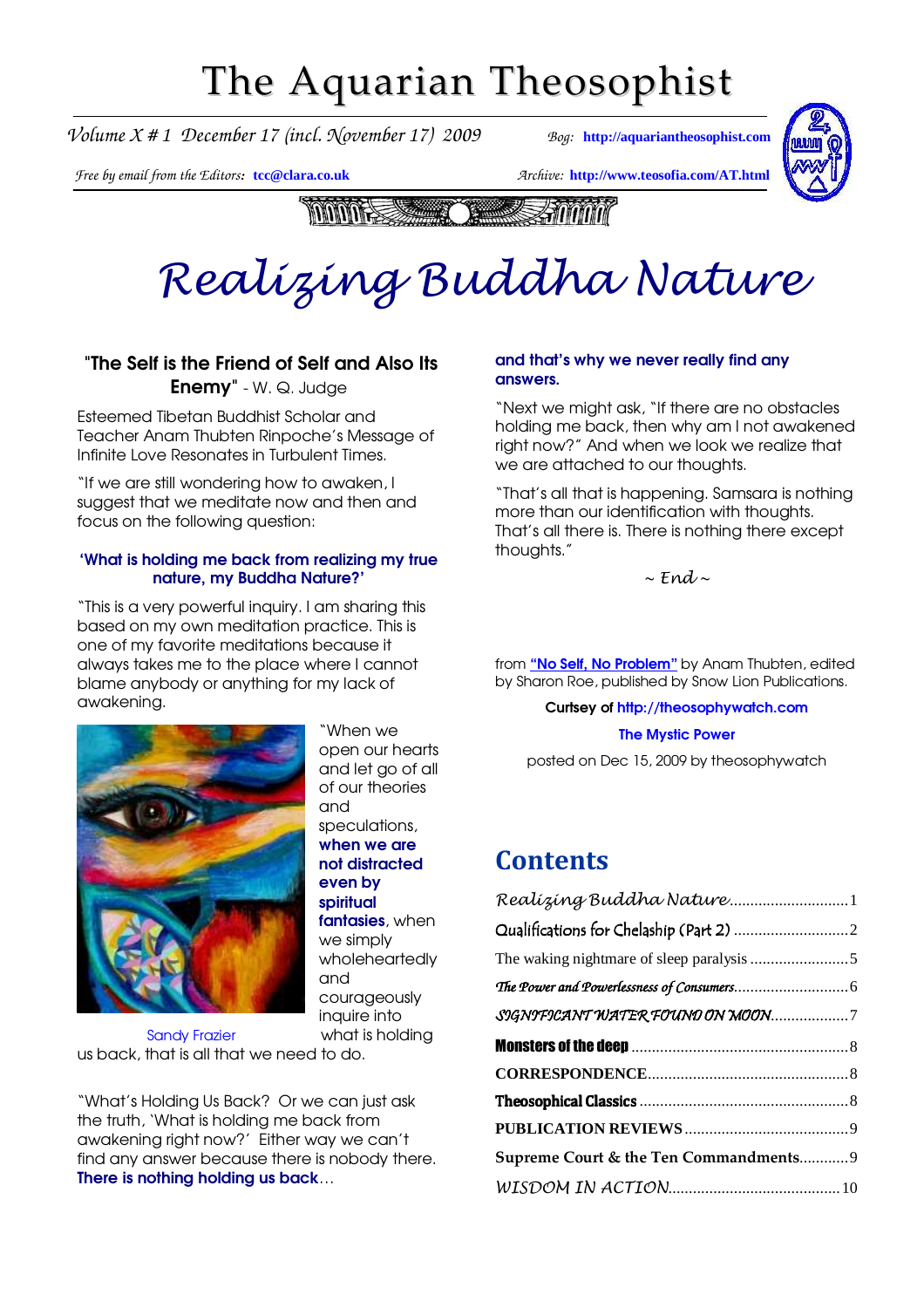## <span id="page-1-0"></span>Qualifications for Chelaship  $(Part 2)$

[Final part of an article by Mohini Chatterjee, co-author of "Man – Fragments of Forgotten History" which Mme Blavatsky called "mystical little romance". It was first printed in Theosophist in 1884, reprinted in Theosophy in December 1956.

It is of especial interest in that it defines more fully the "six glorious virtues" which Robert Crosbie presents in The Friendly Philosopher, pages 81-2. Eds]

This leads us to the consideration of the third accomplishment which is the acquisition of the "six qualifications" in the order they are treated of here.

The first of them is called in Sanscrit "Soma": it consists in obtaining perfect mastery over the mind, (the seat of emotions and desires) and in forcing it to act in subordination to the intellect, which has already been purified and strengthened in attaining the two degrees of development already dwelt upon. This done, the mind is thoroughly cleansed of all evil and foolish desires.



The injunction to chasten our minds before purifying our acts might at first sight appear strange, but the practical utility of the course laid down will be obvious on reflection. We have already seen how varying effects are produced by a fixed amount of energy, according to the plane on which it is expended, and certainly the plane of the mind is superior to the plane of our senses.

In the next, forced abstinence from physical evil goes but very little way towards the evolution of that energy which alone can give us the power of approaching the truth. Our

thoughts, governed under ordinary circumstances by the law of association, make us contemplate incidents in our past life and thus produce as much mental disturbance and draw as much on our mental energy as if we had repeated the acts in question many times over. "Sama" then is really the breaking up of the law of the association of ideas, which enslaves our imagination; when our imagination is purified the chief difficulty is removed.

The next qualification, the complete mastery over our bodily acts ("Dama" in Sanscrit), follows as a necessary consequence from the one already discussed and does not require much explanation.

The Third qualification, known by the Brahmins as "Uparati," is the renunciation of all formal religion and the power of contemplating objects without being in the least disturbed in the performance of the great task one has set before oneself. What is here expected of the aspirant for spiritual knowledge is that he should not allow his sympathies and usefulness to be narrowed by the domination of any particular ecclesiastical system, and that his renunciation of worldly objects should not proceed merely from an incapacity to appreciate their value. When this state is reached, danger from temptation is removed. They alone, the Hindu poet says, are possessed of true fortitude who preserve the equanimity of their minds in the presence of temptation.

Fourth in order comes the cessation of desire and a constant readiness to part with everything in the world (Titiksha<sup>1</sup>). The typical illustration of this, given in our mystical literature, is the absence of resentment of wrong. When this qualification is completely attained there arises in the mind a perennial spring of cheerfulness, washing away every trace of solicitude and care.

Then is acquired the qualification called **Samadhana**, which renders the student constitutionally incapable of deviating from the right path. In one sense this qualification is the complement of the third as given above. First all egotistical motives tempting the man to travel out of his chosen path lose their hold over him, and finally he perfects himself to such an extent

-

<sup>1</sup> "Titiksha is the fifth state of Raja Yoga—one of supreme indifference; submission, if necessary, to what is called "pleasures and pains for all," but deriving neither pleasure nor pain from such submission—in short, the becoming physically, mentally, and morally indifferent and insensible to either pleasure or pain." ('The Voice' p 70 fn 1)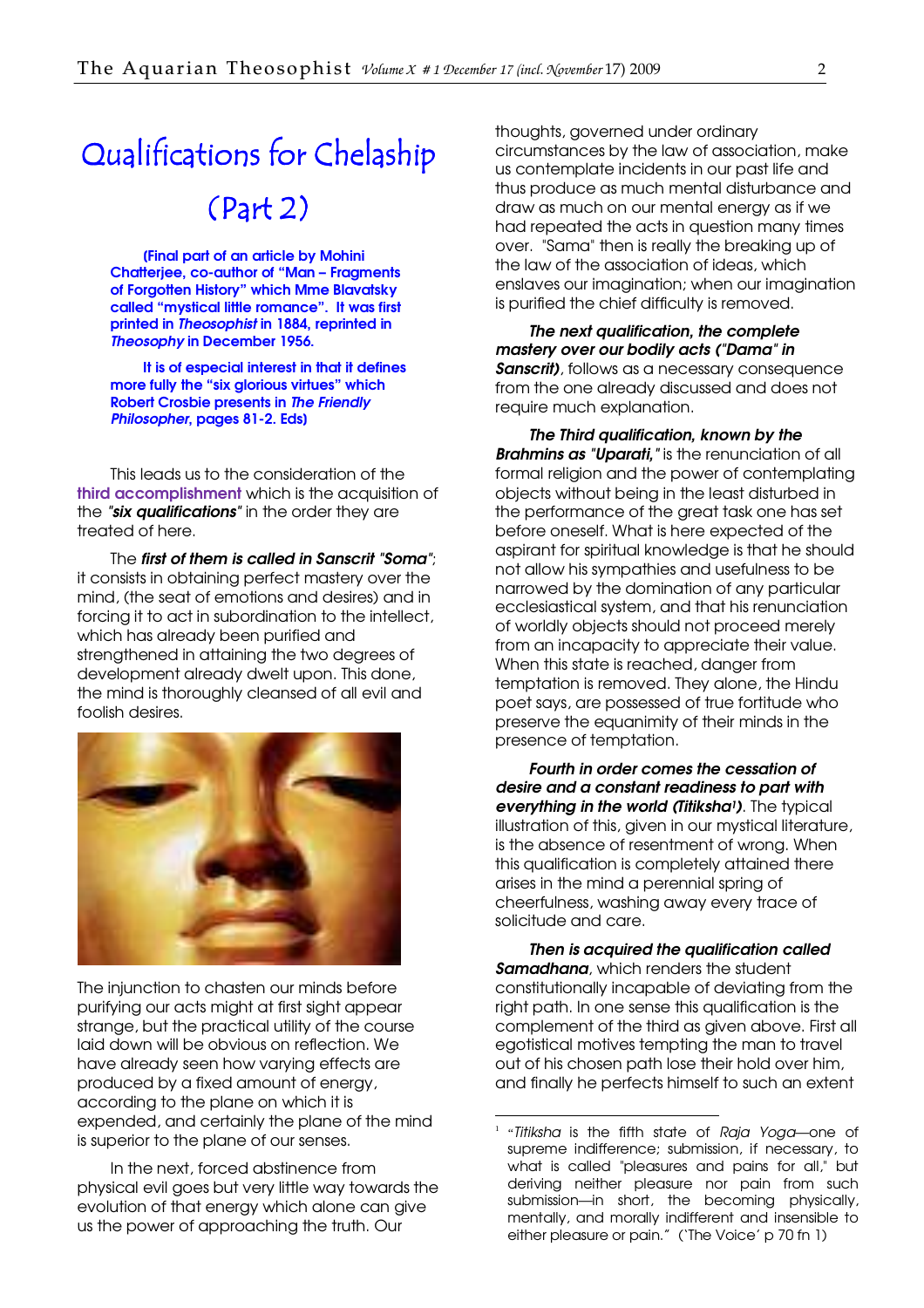that, at the call of duty, he can unhesitatingly engage in any worldly occupation with the certainty of returning to his habitual life after completing his self imposed task.

One other qualification is necessary to crown the neophyte's work, and that is an implicit confidence in his master's power to teach and his own power to learn (Sraddha). The importance of this qualification is liable to be misunderstood. An unswerving confidence in the master is not required as a means to build up system of priestcraft, but for an entirely different reason. It will perhaps be readily granted that the capacity for receiving truth is not the same in every mind. There exists a saturation-point for truth in the human mind, as there is one for aqueous vapor in the atmosphere. When that point is reached in any mind fresh truth becomes to it undistinguishable from falsehood. Truth must by slow degrees grow in our minds, and a strict injunction is laid down in the Bhagavat Gita against "unsettling the faith of the multitude" by a too sudden revelation of esoteric knowledge.



Mme. Helena Blavatsky

At the same time it must be remembered that no man can be expected to seek after a thing, the reality of which is improbable; the dream-land of an opium-eater will never be a subject of exploration to anyone else. The truth perceived by the higher faculties of the Adepts cannot be proved to one who has not developed those faculties, otherwise than by showing its consistency with known truths and by the assertion of those who claim to know. The sanction of a competent authority is a sufficient guarantee that the investigation will not be fruitless. But to accept any authority as final, and to dispense with the necessity of independent investigation is destructive of all progress.

Nothing, in fact, should be taken upon blind, unquestioning faith. Indeed the Eastern sages go so far as to say that to rely solely on the authority of even the Scriptures is sinful. The wisdom of the course actually followed is almost self evident. Reason is the immediate perception of the fact that the eternal alone is true, and reasoning is the attempt to trace the existence of a thing all through the scale of time; the longer the period over which this operation extends the more complete and satisfactory is the reasoning considered to be. But the moment any fact of knowledge is realized on the plane of eternity reason becomes changed into consciousness - the son is merged in the father, as the Christian mystic would say.

Why, then, it may be asked, should confidence in the teaching of the master be a requisite qualification at all? The reply lies on the surface. No one takes the trouble to inquire about what he does not believe to be true. Such confidence in no way demands surrender of reason. The second part of this qualification, the confidence in one's own power to learn, is an indispensable basis of all endeavors to progress. The poet uttered a deeper truth than he was aware of when he sang;

"Yes, self-abasement leads the way

To villain bonds and despot's sway".

The moment a man thoroughly believes himself incapable of realizing the highest ideal he can conceive of, he becomes so; the conviction of weakness that apparently supports him, really robs him of his strength; none aspire for what they consider absolutely beyond their reach. Occultism teaches us that infinite perfection is the heritage of man. He must not blaspheme against his innermost divine self, the Augoeides of the Greeks and the Atma of the Brahmins, by self abasement, for that would be the unpardonable sin, the sin against the Holy Ghost. Christian doctors have tried in vain to identify this particular sin, the deadliest of all; its true significance lies far beyond the narrow horizon of their theology.

The last accomplishment (fourth) required is an intense desire for liberation from conditioned existence and for transformation into the One Life (Mumukshatva). It may be thought at first sight that this qualification is a mere redundancy, being practically involved in the second2. But such a supposition would be as erroneous as to conceive Nirvana as the annihilation of all life. The second accomplish-

-

<sup>2</sup> The second accomplishment is "perfect indifference to the enjoyment of the fruit of one's actions, both here and hereafter". See Part 1, p 3 in AQ Sept-Oct 09.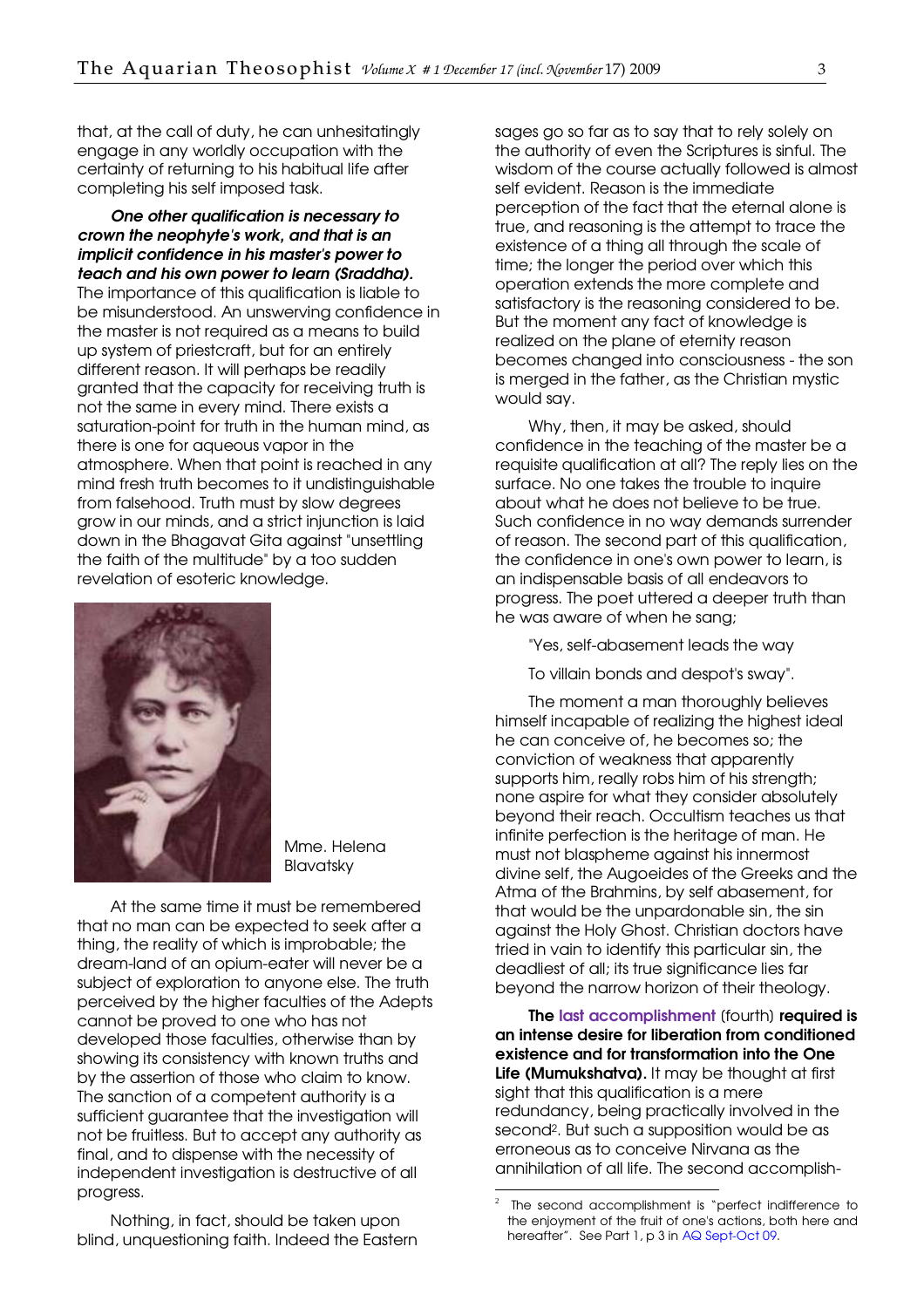ment is absence of desire for life as a means of selfish enjoyment; while the fourth is a positive and intense desire for a kind of life of which none but those who have attained the first three accomplishments can form any adequate conception. All that need here be stated is, that the neophyte is expected to know the real nature of his Ego, and to have a fixed determination to retain that knowledge permanently and thus get rid of the body, created by allowing the notion of "I" to fasten itself upon an illusory object.

We shall now pass to the consideration of the minimum amount of these accomplishments indispensable to a successful study of occultism. If the desire for liberation, which constitutes the last accomplishment, is only moderately strong, but the second, indifference to the fruits of one's action, is fully developed and the six qualifications well marked, success is attained by the help of the Master, who molds the future incarnations of the pupil and smooths his path to Adeptship. But if all the accomplishments are equally strong, Adeptship is reached by the pupil in the same incarnation. Without the second and fourth accomplishments however, the six qualifications "water but the desert".

In recent Theosophical publications two classes of Mahatma's pupils are mentioned; accepted and probationary pupils (chelas). The first class consists of those who have acquired the four accomplishments up to a certain point and are being practically trained for Adeptship in this life; to the other class belong such pupils as are qualifying themselves, under the guidance of their Masters, for acceptance.

A few words may here be said regarding those who study occultism without any intention of aspiring for regular chelaship. It is evident that by theoretical study of the Esoteric Doctrine the first of the four accomplishments can be achieved; the effect of this in regulating a person's next incarnation cannot be over estimated. The spiritual energy thus generated will cause him to be born under conditions favorable to the acquirement of the other qualifications and to spiritual progress in general.

One of the greatest of India's occult teachers says on this point that a theoretical study of the philosophy, though unaccompanied by the requisite accomplishments produces more merit than the performance of all the duties enjoined by the formalities of religion eighty times over.

### An Overview of Religion and Science in the US

All but a small number of scientists accept Darwin's theory of evolution through natural selection; according to the 2009 Pew Research Center survey of scientists, 87% of scientists accept evolution through natural processes. But a complementary May 2009 Pew Research Center poll of public attitudes toward science shows that only 32% of the general public fully embraces Darwin's theory.

One-in-five (22%) believe that evolution has occurred but that it has been guided by a supreme being, and 31% contend that humans and other livings things have existed in their present form since the beginning of time.

What is at work here? How can majorities



of Americans say they respect science and yet still disagree with the scientific community on some fundamental questions? The answer may be that many in the general public choose not to believe scientific theories and discoveries that seem to contradict religious or other important beliefs. When asked what they would do if scientists were to disprove a particular religious belief, for instance, nearly two-thirds (64%) of people… said they would continue to hold to what their religion teaches rather than accept a contrary scientific finding.

#### <http://www.pewforum.org/docs/?DocID=471>

The Pew Forum on Religion & Public Life seeks to promote a deeper understanding of issues at the intersection of religion and public affairs.

The Forum is a nonpartisan, non-advocacy organization and does not take positions on policy debates.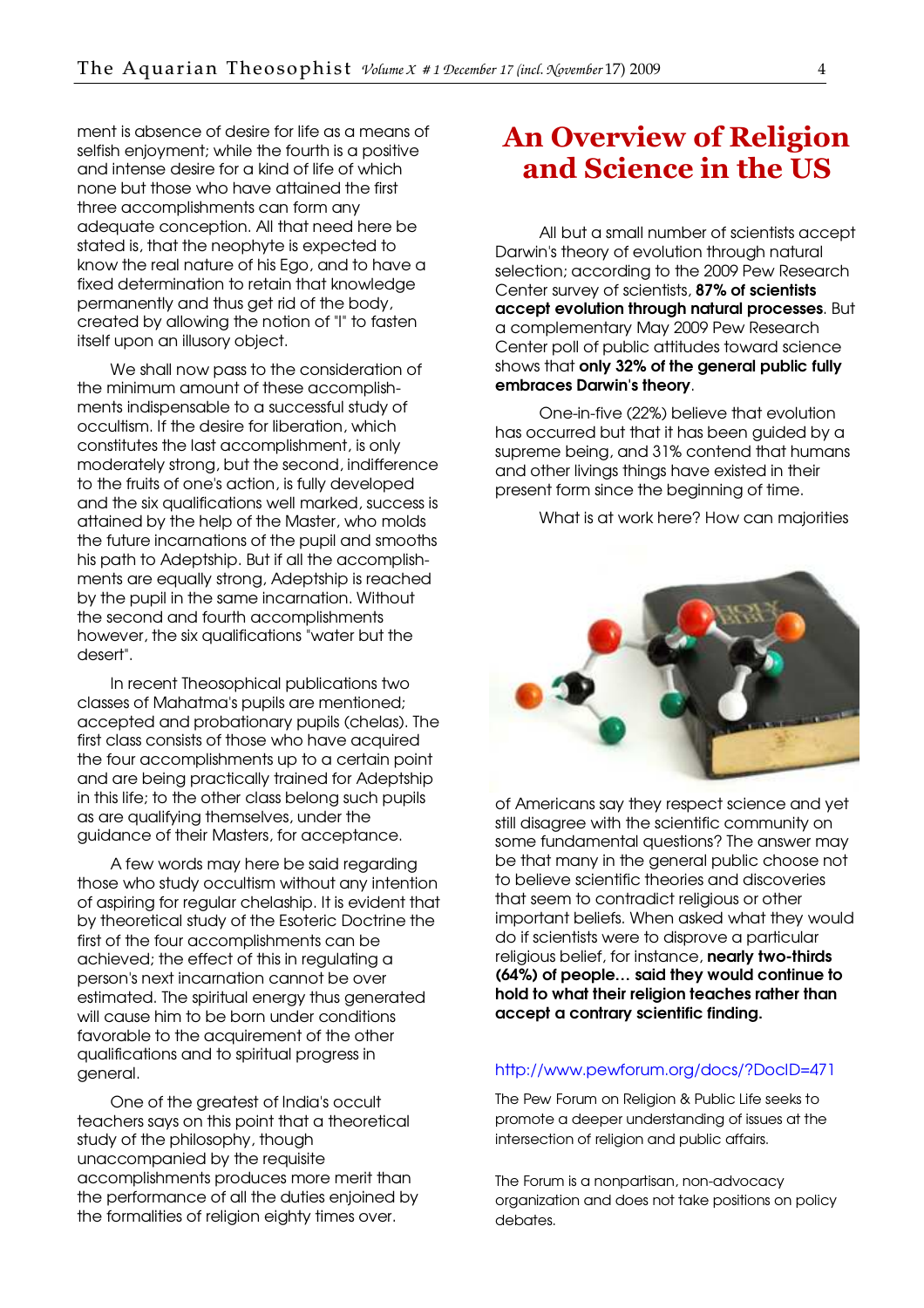### <span id="page-4-0"></span>SIN AGAINST LIFE

extracts from article by Dr. Alexander Wilder

A newspaper paragraph lately declared that a certain American lady of great wealth, residing in London, had conceived the strange desire to possess a cloak made of the soft warm down on the breasts of birds of Paradise. Five hundred breasts, it was said, were required and two skilful marksmen had been sent to New Guinea to shoot the poor little victims whose wholesale slaughter must be accomplished to gratify this savage whim.

We rejoice to observe that the whole statement has been flatly contradicted by the World, apparently on the best possible authority; but the feeling it may have excited is worth analysis in a world where most women who dress luxuriously adorn themselves at the expense of the feathered kingdom.

The principle involved in a bonnet which is decorated with the plumage of a single bird, slaughtered for its sake, is the same as that which would be more grotesquely manifest in a garment that would require the slaughter of five hundred. Too many rich people in this greedy age forget that the grandest privilege of those who possess the means is that they have the power of alleviating suffering.

… and thus we have the painful spectacle of human "sport" associated in civilised countries still, with pursuits which should no longer afford pleasure to men who have emerged from the primitive life of hunters and fishers. But how is it possible, let us consider, to stoop lowest from the proud estate of humanity in search of ignoble gratification? It is bad to kill any sentient creature for the sake of the savage pleasures of the chase. It is bad, perhaps worse, to cause their destruction for the sake of coldly profiting by their slaughter, and it is bad to squander money in this hard world of want and wide-spread privation on costly personal indulgence. But the acme of all that is reprehensible in these various departments of illdoing is surely reached when women—who should, by virtue of their sex, be helping to soften the ferocities of life—contrive to collect the cream of evil from each of these varieties, and to sin against a whole catalogue of human duties by cruel acquiescence in an unworthy fashion.

The waking nightmare of sleep paralysis

Imagine awaking to a strong sense of a 'presence', pressure on your chest, intense fear and hallucinations, but being incapable of moving a muscle.

Professor French discussed sleep paralysis on The One Show on BBC1 at 7pm 5 Oct 2009.



The Nightmare by Henry Fuseli, 1781

"The light had been switched off, and a comfortable feeling of warmth and heaviness marked the onset of sleep. But suddenly a slurping sound startled the sleeper… Every movement became impossible, and every scream was smothered by the plant material that was growing around his mouth and throat."

The above account sounds like a scene from a bad horror movie. But it isn't. [Dr Stephan](http://www.stephan-matthiesen.de/en/)  Matthiesen, a physicist at the School of Geosciences, University of Edinburgh, has personally experienced this terrifying scenario and lived to tell the tale. It's taken from his book The Normality of Altered States of Consciousness.

[Around one in 20 people report symptoms of a strong sense of a presence, difficulty breathing due to pressure on the chest, intense fear, and a wide range of hallucinations.]

Feedback: "Please - the most important point is missing here - why are we seeing the hallucinations such as Goblins, Gremlins, Gnomes, Faeries etc in the first place? If they were not real at all - why is then that the brain manifests them? As we have absolutely no everyday connections with these creatures at all on a day to day basis - barely in fairy tales why are they being manifested from within? From the theory of evolution why should our brains produce these images if they do not exist? Please explain."

[Lucifer, Vol. 1, No. 3, November, 1887, p. 211]

<http://www.guardian.co.uk/science/2009/oct/02/sleep-paralysis>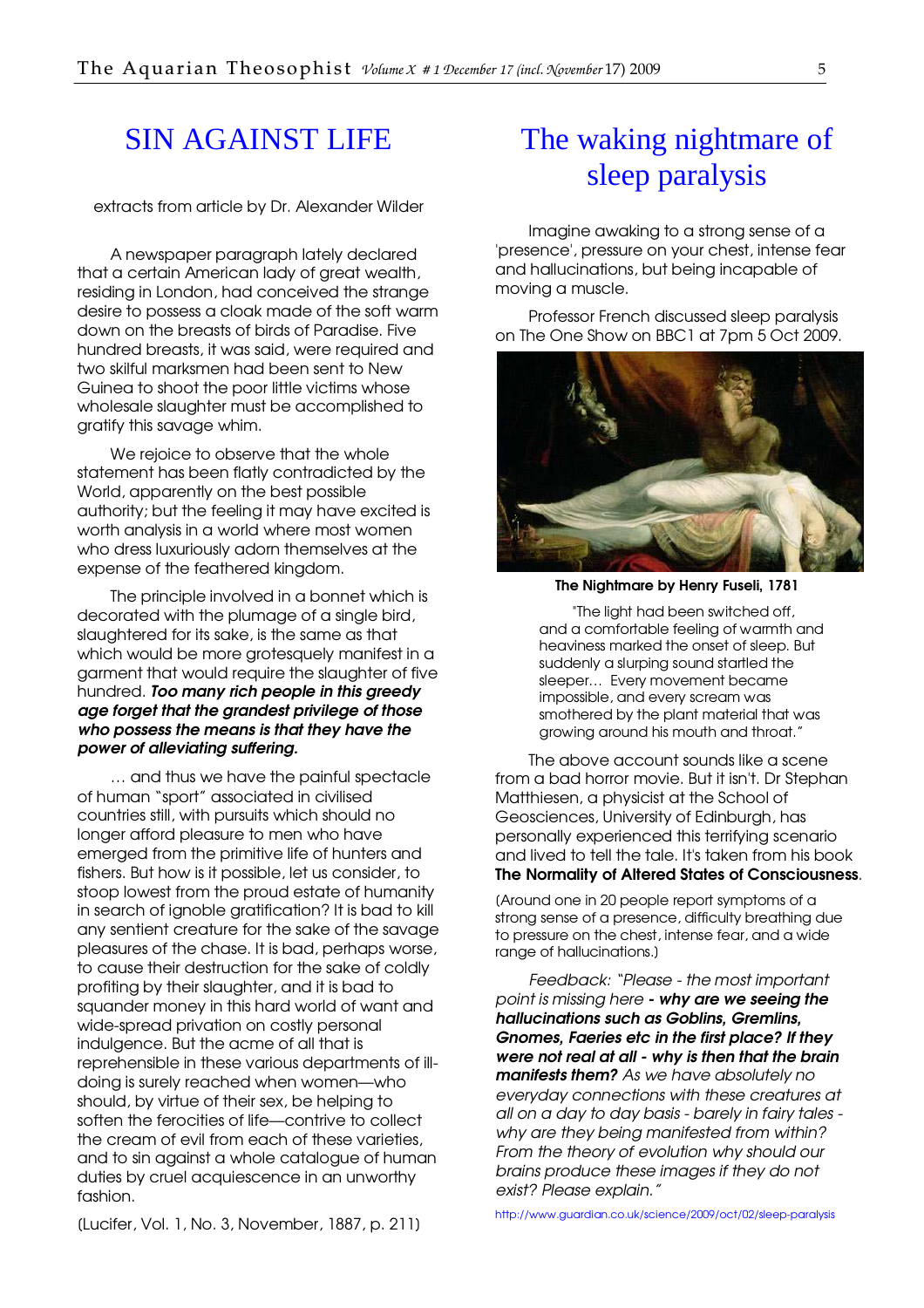## <span id="page-5-0"></span>*The Power and*  **Powerlessness of Consumers**

#### From a correspondent

At the beginning of the Industrial Revolution Adam Smith in his "Wealth of Nations" said: "Consumption is the sole and purpose of all production…"

As production capacity increased and competition became more intense, more attention had to be paid to the selling process. New worlds were opened up, populations grew and communications were developed. Soon large-scale operations were needed to satisfy the expanding demand. Increased output levels required increased levels of consumption. In the beginning there was more demand than supply. But then the situation changed, and step by step there was more supply.

Therefore, it became necessary for the industry to create needs for their products. The functions of marketing become more and more important. Today we have an ego–identification with things, which in turn creates our consumer society and economic structures. The only measure of progress is always more.

Eckhard Tolle writes in "A NEW EARTH": "The unchecked striving for more, for endless growth is a dysfunction and a disease."

Advertising is trying to persuade consumers to buy a product or service because they will make them pleased and happier, more healthy and more beautiful. Advertising addresses our lower nature, Kama.

Kama is the Principle of Passions and Desires. There are those ever changing desires that are never satisfied, that always lead to more and greater desires. Sometimes we think that if we satisfy the desire it will go away. Usually we find that we feed the feeling it merely grows stronger. Those are the desires that enslave us and inhibit the freeing of our true nature.

In the Bhagavad-Gita we can read the following:

"If our attachment to any objects of sense is strong enough to dictate our actions, this is not only a form of enslavement, but is reinforcing of a false idea of what is real and what is ephemeral".

Kama has been termed personal desire and has been called evil since it is the attachment to desires that stands in way of our spiritual advance. It is the balance principle from which our ways go up or down.

As long as the attachment to material things remains in place no possession or condition will satisfy us.

#### "The Self of the Matter and the Self of Spirit can never meet. One of the twain must disappear, there is no place of both." (The Voice)

Gandhiji pleaded for the deliberate and voluntary restrictions of wants. But we must not become like Ghandiji whose roots of his life and the tree of his being bear the name simplicity. We do not have to wait until reforms have changed our lives.

What power have we consumers? What can we do?

We must become critical consumers and ask if we really need a good or service before buying them.

We should not buy goods or services that are of no use to us.

We should check in view of cause and effect when advertising or so-called experts are recommending new goods or services.

• We should only buy goods for a decent existence.

We are the decision makers. To be a critical consumer requires rethinking many aspects of our lives: our stress, our way of living and our homes. Many goods are sold to enrich producers or merchants and are of no use to the consumers. We often buy goods because we have got accustomed to them. All we have to do is to change our habit.

Theosophy teaches on the topic of the Law of Cycles how we can change those habits. Most consumer habits reside in the desire nature and are brought over from advertising methods of the production industry.

We have built habits according to the law of cycles by thinking, feeling or doing the same thing over and over at the same time until we begin to believe that this habit is a part of our nature. It is not, but it is something that we have built into our instrument for good or for bad. Impressions, thoughts, feelings, fears and hopes do not just go off into space, but cycle back to the sender. But we know that we have changed in the meantime. We have the invaluable opportunity of viewing that habit or thought or feeling from a different point of view.

If we have identified a consumer habit we want to change we can set up an opposite impulse or cycle in its place. Establishing a new cycle return of impressions helps us to build on what had gone before.

The use of the Law of Cycles can help us to become no slaves of the industry. We could profit by letting the cycles work for us.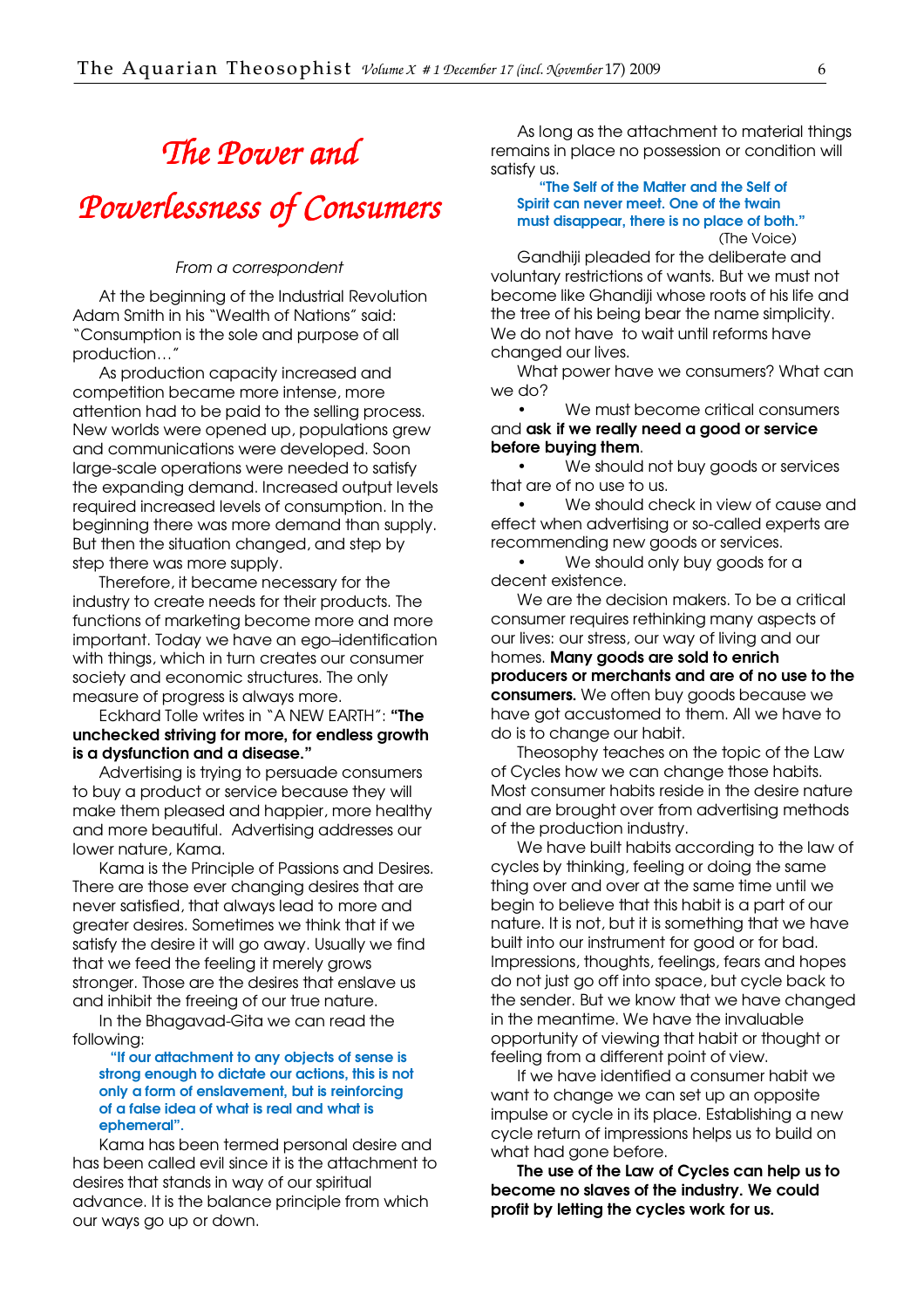<span id="page-6-0"></span>We consumers are not without power. As consumers we have a lot of power to change the supply of the industry. Traditional wisdom teaches that the function of work is at heart threefold:

1. to give a person a chance to utilize and develop his faculties;

2. to enable him to overcome his inborn egocentricity by joining with other people in a common task; and

3. to bring forth the goods and services needed by all of us for a **decent existence**.

Therefore, a good motive for our buying decisions could be to buy only goods for a decent existence. If each of us retained possession only of what is needed for a decent existence more people could live in contentment. We should ask the following questions before buying a good:

• Have we to be followers of designer fashion? Could we not be dressed in a way that makes the best use of the world's supply of materials?

• Could we not drive a smaller car that needs less petrol?

• Do we really need a computer at home with a big capacity and so many functions?

• What functions do we really need for our mobile phone?

Each of us can add a lot of goods to this list. Buying only goods and services for a decent existence could reduce the demand of raw materials, energy and pollution of our environment.

A special field we have to focus our attention is the field of health and beauty. The secret longing of the humanity for eternal life<sup>3</sup> has been transformed to the longing of a long life in health and beauty. Most treatments and products are expensive. Therefore, the consumers should carefully check if these prices are fair and the products of use.

We should not be the slaves of producers and merchants. Let us be critical consumers. Let us only buy goods and services that are necessary for a **decent existence**.

A good motive without knowledge makes sorry work sometimes. Theosophy is a path of knowledge. Then good motive and wisdom might go hand in hand.

-

## SIGNIFICANT WATER FOUND ON MOON

The regular surface of the Moon as seen from Earth is drier than any desert on our planet. But researchers have long speculated that some permanently shadowed places might harbour considerable stores of water, perhaps delivered by impacting comets billions of years ago.

"It can be used for drinking water," said Mike Wargo, Nasa's chief lunar scientist for exploration systems.

"You can break it down and have breathable air for crews. But also, if you have significant quantities of this stuff, you have the constituents of one of the most potent rocket fuels - oxygen and hydrogen."



The Centaur dug out a hole 20m-30m wide

Scientists behind that finding speculated that this water might migrate to the even cooler poles, much as water vapour on Earth will condense on a cold surface. This cold sink effect could be supplementing any water delivered by comets, they said.

If cometary material did reside in places like Cabeus Crater it would be fascinating to examine it, commented Greg Delory, from the University of California, Berkeley.

"The surfaces in these permanently shadowed areas, such as the one LCROSS impacted, are very cold," he told reporters.

"That means that they tend to trap and keep things that encounter them - compounds, atoms and so forth. And so they act as record keepers over periods as long as several billion years. They have a story to tell about the history of the Moon and the Solar System."

<sup>3</sup> For the science of prolonging life and health see the article "The Elixir of Life" from a Chela's Diary by G— M—, F.T.S.

http://www.blavatsky.net/magazine/theosophy/ww/ additional/Life-Death-Longevity/TheElixirOfLife-1of3.html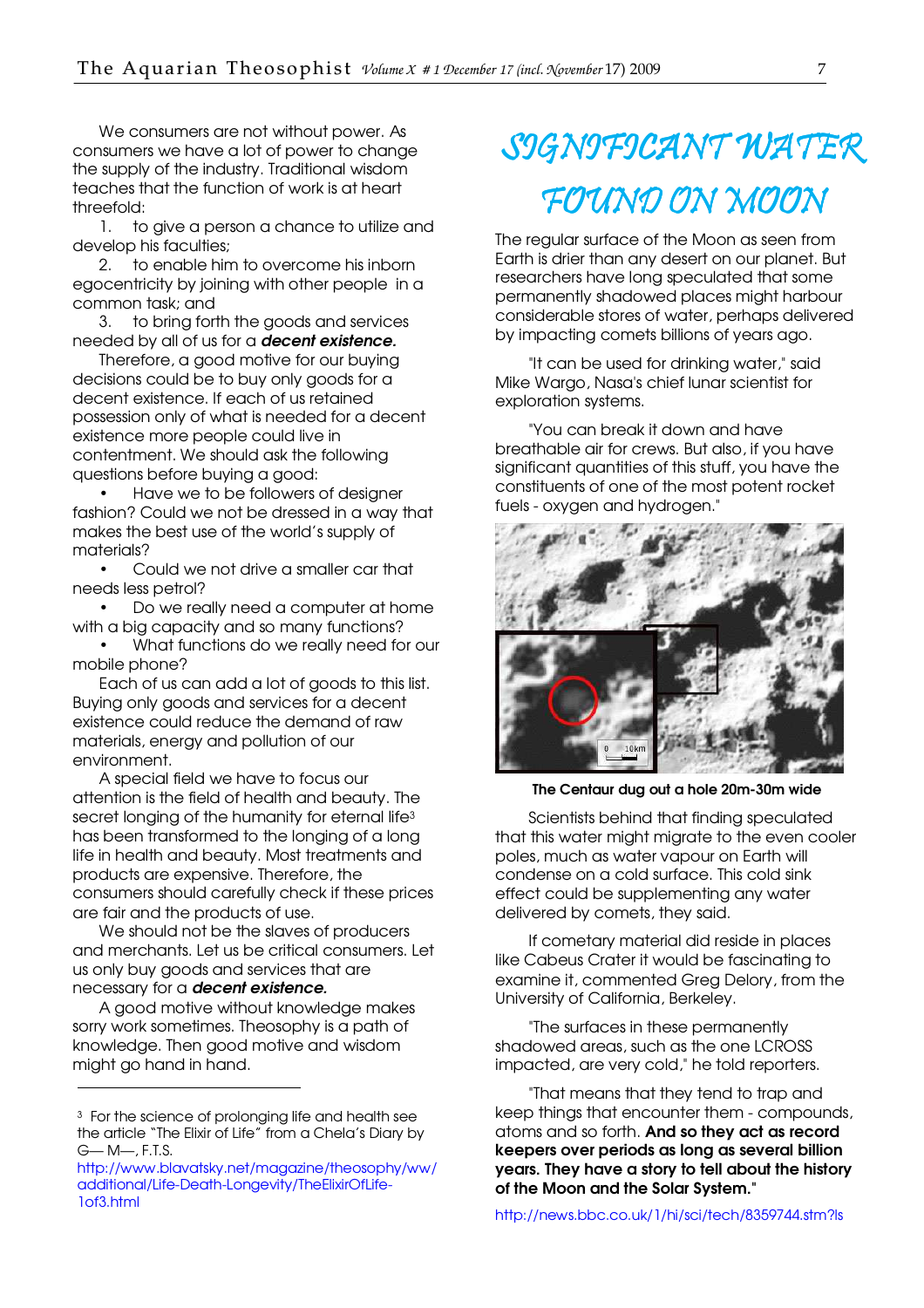# <span id="page-7-0"></span>Monsters of the deep

Rare images of creatures found in the depths of the ocean that were captured by the Census of Marine Life during nearly 10 years of research.







[http://news.bbc.co.uk/go/em/fr/-/1/hi/in\\_pictures/8374306.stm](http://news.bbc.co.uk/go/em/fr/-/1/hi/in_pictures/8374306.stm)

### **CORRESPONDENCE**

### **Theosophical Classics**

contributions from two correspondents

#### Dear Editors

Thinking of myself as a celestial auric Being just using a human-body-form helps me in many ways.

It acknowledges the temporality of the physical body. It allows detachment from many common earthly attachments which are easy distractions. It allows me greater patience with myself as well as others.

#### "Kshanti - Patience sweet that naught can ruffle."

It helps to make a list of virtues. It seems to bring awareness to areas needing to be more mindful about. Lets see…..besides the obvious ones listed in "The Voice" there are those left unwritten there. The voice just list the biggies: Patience, Charity - generosity...

#### "Dana, the key of Charity and Love immortal"

(the Voice's first virtue)

... morality (yes that word has cultural relativity), dispassion – which really does not mean 'without passion' but rather detachment – especially from having to have things our way, courage – a real biggie if you want to live a life without regretting inaction.

### "Viraga - indifference to pleasure and to pain, illusions conquered, truth alone perceived."

Funny how some folks can bash Karma without an understanding of it. Some confuse Karma with an acceptance of perceived evils and acceptance of non-compassion and selfishness or even acceptance of ignorance. They just don't realize it means harmony, bringing life back into balance. Karma is simple, we make it complicated. If we could only think of Karma as the golden rule both towards others, ourselves and all life.

### "Shila - the key of harmony... the key that counterbalances the cause and effect and leaves no further room for Karmic action."

If people realized how they themselves would have to live again with the earth they have abused or accept the abuse of, I cannot but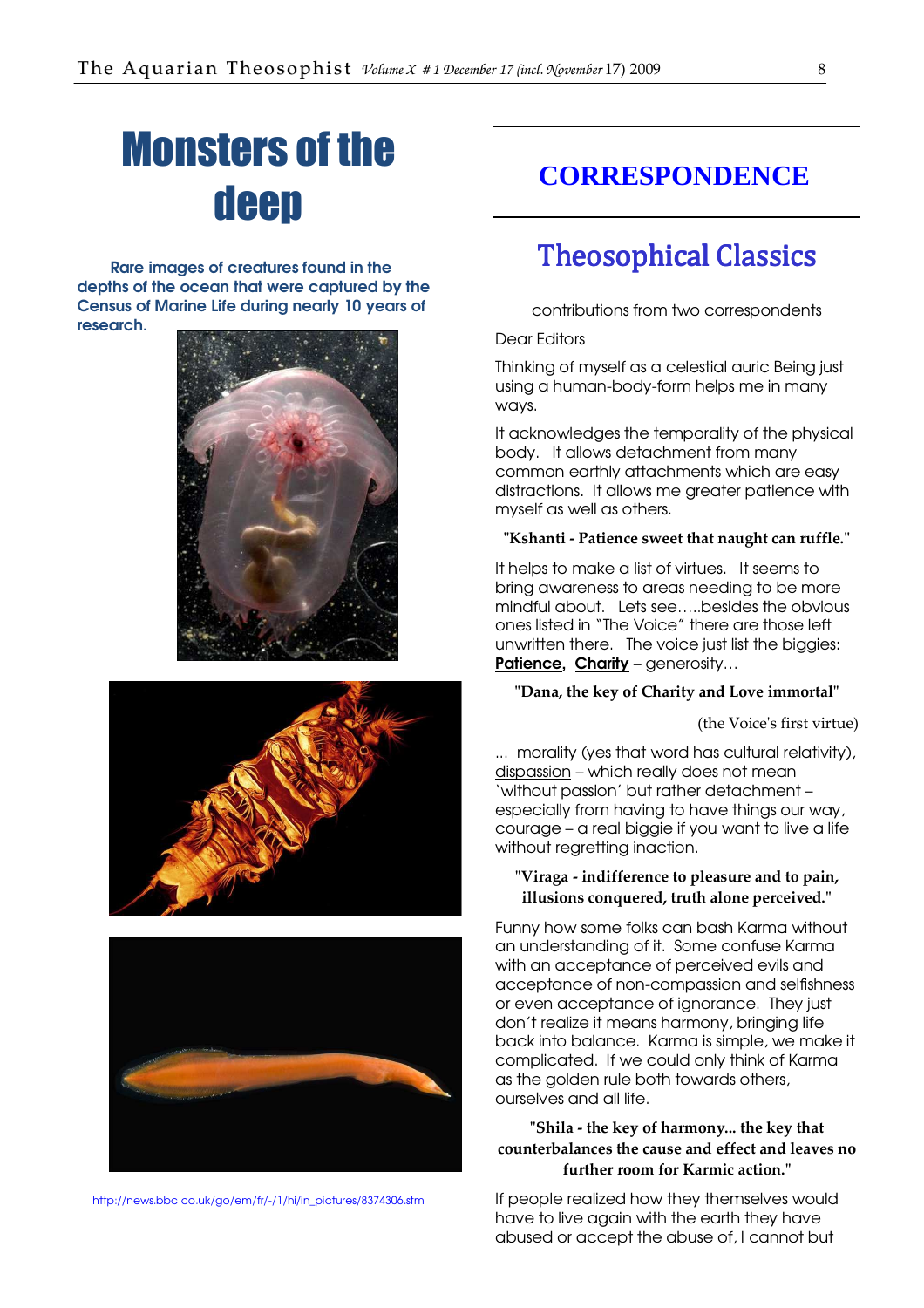<span id="page-8-0"></span>help that but think that, that realization might make some difference in our environmental values and actions.

If my mentor H.P.B. were alive and here today I sure would have some questions for her. Especially how the conditioned mind can keep from becoming reconditioned, even by her teaching which can also be blindly accepted if not careful, but I think I know the answer to that one, through meditation that goes beyond thought. The higher mind works in symbols and pictures, not words. Heck, I'd just like to spend some time with her. Good thing she left some writing, for sure.

"Desire is the dwelling upon pleasure. Aversion is the dwelling upon pain.

"The tenacious wish for existence upon earth is inherent in all sentient beings, and continues through all incarnations, because it has selfreproductive power. It is felt as well by the wise as the unwise." Patanjali's Yoga Aphorisms, Book 2.

If intelligence is a measure of our ability to learn then why are there so many stupid acts and thoughts done by highly intelligent or smart people including our-selves? It's rather simple really. We have not truly learned yet or else we deny reality and consequences.

Yours G.

### **PUBLICATION REVIEWS**

# Supreme Court & the Ten Commandments



The Supreme Court's heights of incomprehensibility on the First Amendment

Faced with two separate cases involving public displays of the Ten Commandments,

the Court found postings of the Commandments in Kentucky courthouses unconstitutional but ruled a Ten Commandments monument on the grounds of the Texas state capitol constitutional.

One might have expected that by now the Founders' views would be well understood and the meaning of the Constitution's religion clauses would be decided.

The last three generations of scholarship and constitutional argument, however, have failed to resolve the historical record.

If anything, the opposite has happened. Scholars and judges are more divided now than ever on how the Founders intended to protect religious liberty and what they meant by the separation of church and state. Those on the left often claim that the Founders were skeptical deists who sought to erect an impenetrable wall of separation. Their counterparts on the right regularly contend that the Founders were religious men who expected a Christian spirit to infuse American political and public life.

Jefferson, Madison, and Washington did not believe that individuals possessed the right to religious liberty because it was willed by a democratic majority. Whatever their differences about church and state, all three Founders understood religious liberty to involve natural rights and, therefore, necessarily to limit the will of any just majority. We still use the language of rights today, but the idea of "natural rights" no longer holds much currency in America's law schools or among most contemporary political theorists. Whether the right to religious liberty can be defended persuasively without recurring to natural rights, however, is at least an open question and perhaps doubtful.

In the first days of the twenty-first century, the world witnessed unspeakable acts of violence committed in the name of religion. The United States is engaged in a costly war to bring freedoms to a part of the world that has never embraced it. It would be naïve to think that arguments alone can win wars or deter those who would kill in the name of God.

But if we wish to distinguish waging war in the name of freedom from terrorist acts committed out of religious fanaticism, we must be able to give an account of the freedoms that liberal democracies cherish and seek to spread. We must be able to explain why religious freedom is good and why it involves rights that belong to all individuals.

[Continues at the end of page 10…](#page-9-0)